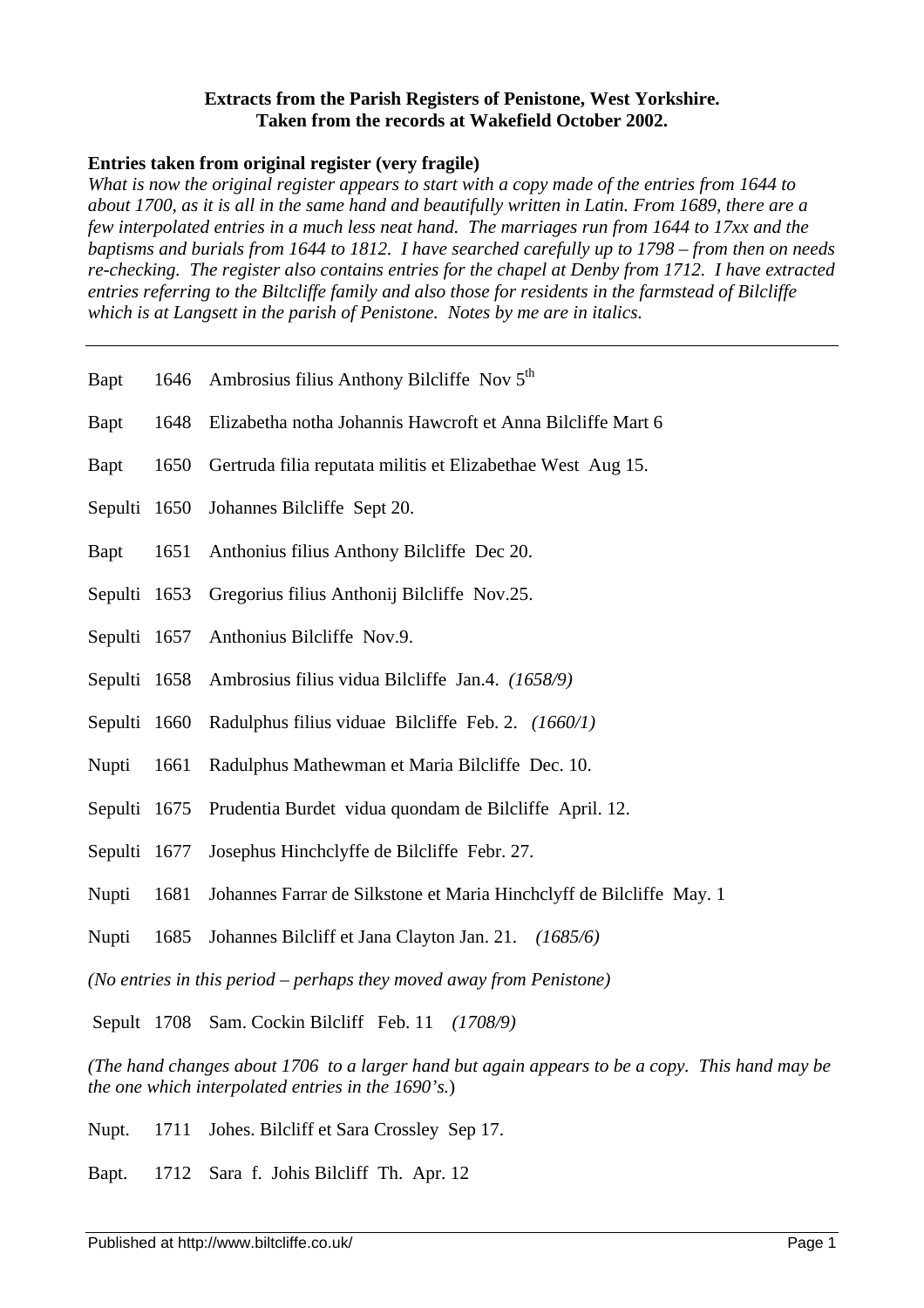*(after the entries headed Sepult. 1712 comes Apud Capel: Denby 1712 and three burial entries. This is the first mention of Denby)* 

Bapt. 1713 Elihu f Gut Wood Bilcl. Apr. 23.

Jacobus f Johis Bilcliff Th. Mar. 23*. (1713/4)*

Sepult 1715 Gertrude Cockin Bilcliff Jul. 20.

Bapt 1716. Johes f . Johis Bilcliff Thur. Aug. 23.

*(Note written after Nupt. 1716.*) If the above be in the hand writing of John Roebuck, he deserves the praise of all antiquarians for his calligraphy and great care in Keeping the ..ters. C G Hutton Manchester

*(After 1717 the pages are very damaged and the entries are often incomplete or difficult to relate to the headings and years.)*

Baptisms1719. Isaac of John Bincliff Jun 19<sup>th</sup>.

Nupt. 1721 Jona: Bilcliffe & Mary Crosley Aug.  $24<sup>th</sup>$ .

Baptisms 1721 Ann of Jno. Billcliff Nov.  $4<sup>th</sup>$ .

Jno. Of Jonath. Bilcliffe Feb.  $5<sup>th</sup>$ *(1721/2)*

Baptiz. 1724 Jane of Jno. Bilcliffe June  $17<sup>th</sup>$ .

Baptised at Denby in 1726. Edward S. of John Bilcliffe of Upper Denby Jun  $10^{th}$ 

Buryd at Denby in 1726. Edward S. of John Bilcliffe of Upper Denby July 25<sup>th</sup>. Tho. Cockshutt Vicar

1728 Baptised at Penistone Mary daughter of Jonathan Bilcliff Aug 21

Burd at Peniston. 1729 Mary Charlesworth of Bilcliff in Langside Oct. 21 Tho. Cockshutt Vicar

Buried at Penistone 1734 Ann Dr. of John Bilcliff Feb. 26<sup>th</sup>. (1734/5)

Baptised in Penistone in 1732. Betty Dr of Jonathan Bilcliff April 7<sup>th</sup>. Robert Sn. of John Bilcliff June  $18^{th}$ .

Baptised at Penistone in 1733 John Sn. of Mary Mellar (by Jno. Bilcliff) Octobr.  $10^{th}$ 

Bury'd at Penistone in 1733. James Sn. of John Bilcliffe August  $26<sup>th</sup>$ .

Baptised at Penistone 1734. Martha Dr. of Jonathan Bilcliff July 28. Hannah & Barbara Drs. of Thomas Bilcliff July  $31<sup>st</sup>$ 

Fanny dr. of John Bilcliff February 23rd . *(1734/5)*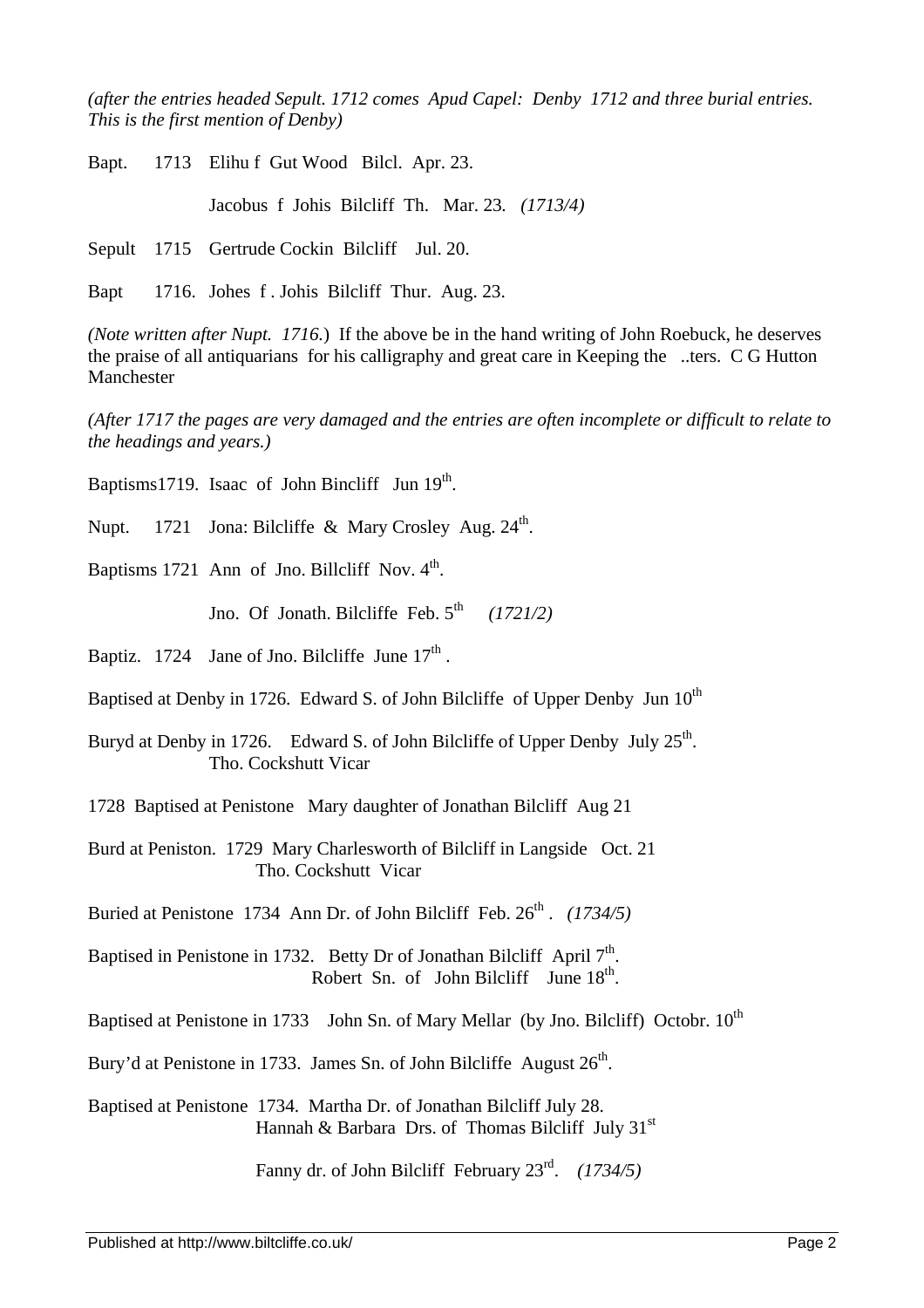Baptised at Penistone in 1735. Betty Dr. of Jonathan Bittcliff October 9.

Baptised at Penistone in 1736 Betty Dr of Thos Biltcliff August 5<sup>th</sup>

Baptised at Penistone in 1737. Hannah Dr of Jonathan Biltcliff June 12<sup>th</sup>.

Buried at Penistone in 1737 Robert Son of John Biltcliff May 16

Baptised in Penistone in 1738. Robert Son of John Biltcliff August  $30<sup>th</sup>$ 

Baptised at Penistone 1739 …. Son of John Biltcliff July 4

Buried at Penistone 1740 Jonathan Son of Widow Biltcliff Jan. ?? *(1740/1)*

Baptised at Penistone *(1741?)* ..lly Dr of Jonathan Biltcliff July 12<sup>th</sup> *(Dolly in Copy register)*

 $\ldots$ n Dr of Thos. Biltcliff July  $16^{th}$  *(Ann in Copy Register)* ...hn Son of Robert Biltcliff August 8<sup>th</sup>. (John in Copy register)

Buried at Penistone in 1744. hos. Biltcliff Apr. 12<sup>th</sup>. *from Copy Register 1744 Bapt Penistone son of Jho Billcliff Apr 12 Also (Y))*

*(Note top, side and bottom of some pages frayed away so entries can be missing.)*

Buried at Penistone 1745. …mas Biltcliff Dec 26<sup>th</sup> .....Sn. of Widow Biltcliffe March  $5<sup>th</sup>$ 

1747. Buried at Penistone John Son of John Bincliff Jan 2nd (*1747/8)*

1748 Buried at Peniston. …as Billcliff Aug 8.

Baptised at Penistone 1749 Mally of Jane Bincliff No. 12<sup>th</sup> (November 12)

Married *(year not present*) … s. of Isaac Bilcliff of Thurl. & ..anah Dr. of Leonard Rusby of Denby Oct 20<sup>th</sup>. (just possibly two adjacent burials)

Married at Penistone 1753 William Heeley of Silkston & Eliz. Bilcliff of ye Par Dec. 26

*Baptised at Denby* 1753 Joshua Son of Isaac Bilcliff Dec 30th

Baptised at Penistone 1755 Richard Son of Jonathan Bilcliff Oct 12<sup>th</sup>

Baptised at Penistone 1756 Jonathan Son of Isaac Bilcliff April 18<sup>th</sup>

Baptised at Denby 1758. Lena Dr of Josh. Bilcliff Ox Feb 26th *(Oxspring)*

Baptised 1761 *(can't see where)* Joseph Son of Hannah Bilcliff Thurlston January 1st Martha Dr of Josh. Bilcliff March 21.

1761 Isaac son of Isc: Bilcliff *(date missing York says 5th October)*

Baptised 1763 Mary Dr. of Joseph Bilcliff Oct 30th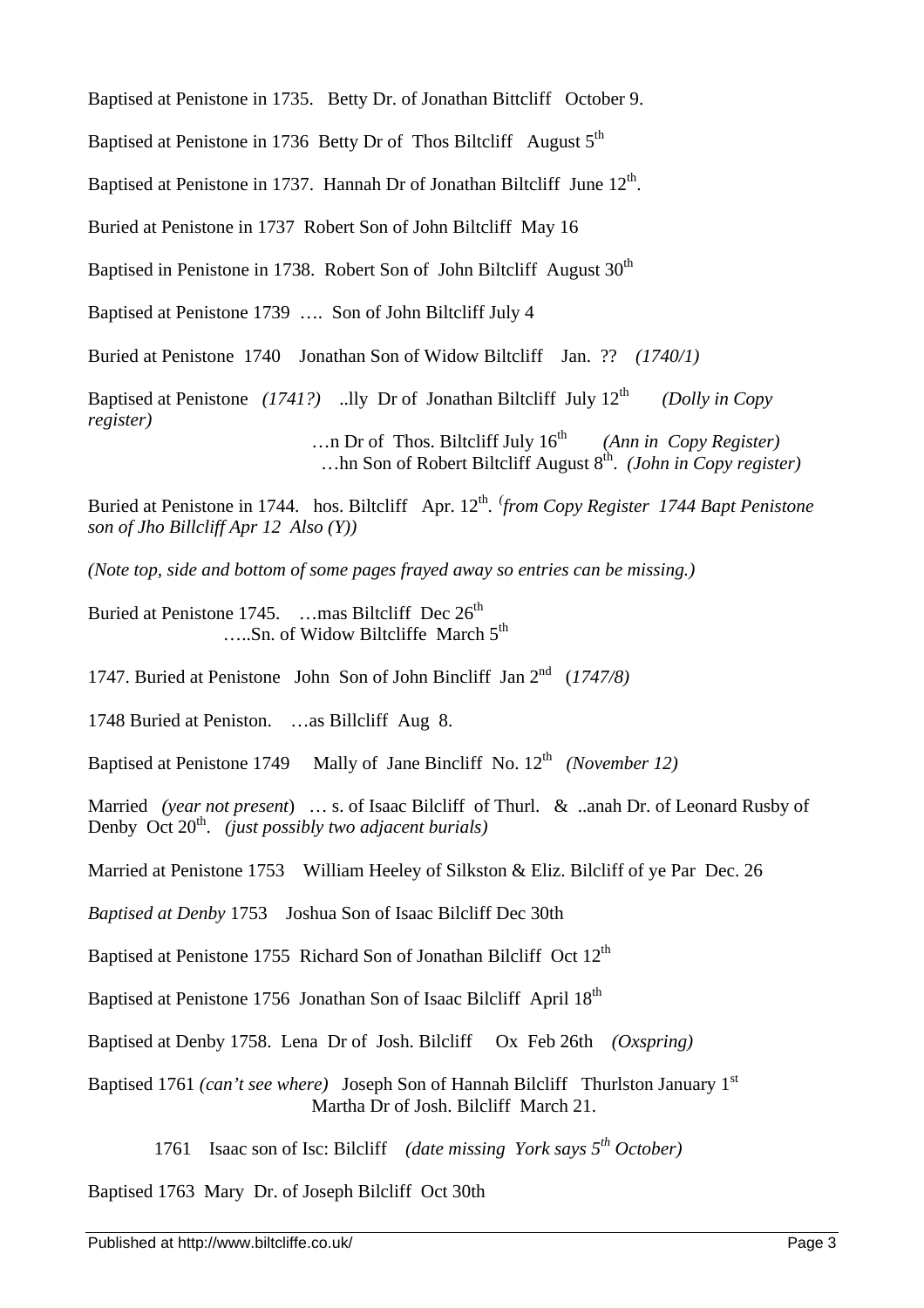Baptised at Penistone 1764 Ann Dr of Isaac Bilcliff June 25<sup>th</sup>

Baptised at Denby 1763 Wm: Son of Jno: Bilcliff Sep 29th

1765 Bapt Denby Sarah Daur Jno. Bilcliff Nov 3rd

1767 Bapt Denby ?Hotson? *(illegible*) Son of Jonathan Bilcliff Nov 22

1771 Bapt. Sept  $22<sup>nd</sup>$  Ann Dr of John Bilcliffe

1772 Buried Penistone Widow Bilcliffe Jun 14.

1773 Bapt Penistone James Son of Jonathan Bilcliff Sep 19 George Son of John Bilcliff Oct 10

1774 Bapt Denby John Son of John Bilcliff Dec 25.

1775 Bapt Penistone Mary Daur of John Billcliffe Dec 25?

1776 Bapt Denby Charlotte Daur of John Bilcliff Dec

Buried at Penistone 1776 Barbery Dr of Jno: Bilcliff Ingb Oct 23 *(Ingbirchworth)*

Baptised at Penistone 1777 … Dr of Jho Billcliffe Ing Dec 27 *(Ingbirchworth)*

Buried at Penistone 1778 Dec 15 Widow Bilcliffe Ingbir.. *(Ingbirchworth)*

Bapt at Penistone 1780 Sarah Dr of Joshua Bilcliff Mar 29

Sarah Dr of Thomas Biltcliffe Ingb June 13 *(Ingbirchworth)* Ann Dr. of Jonathan Bilcliffe Th. Dec 26 *(Thurlstone)*

Bapt at Denby 1780 Amelia Dr. of John Bilcliffe July *(date missing)*

Bapt. 1781 John Son of Joshua Bilcliffe Thur 30 *(month missing)*

Buried at Penistone 1781 Mary Wife of Joseph Bilcliff Bowerhole Oct. 19

Buried at Penistone 1782 Elizabeth Wife of John Bilcliffe Thur 23 (month missing)

Baptised at Denby 1782 Martha Dr of Wm. Bilcliff Octr. 6

Matthew Son of John Bilcliff Nov 6.

Bapt at Peniston 1783 …. Dr of Jonathan Bintcliffe Thur Feb 9

Joshua Son of Thomas Bilcliff Ingb (*date missing*) *(Ingbirchworth)*

Bapt at Penistone 1784 Ellen Dr of Joshua Bilcliffe Ecklasos March 14

Bapt at Penistone 1785 ..than Son of Jonathan Bilcliffe Th Aug 9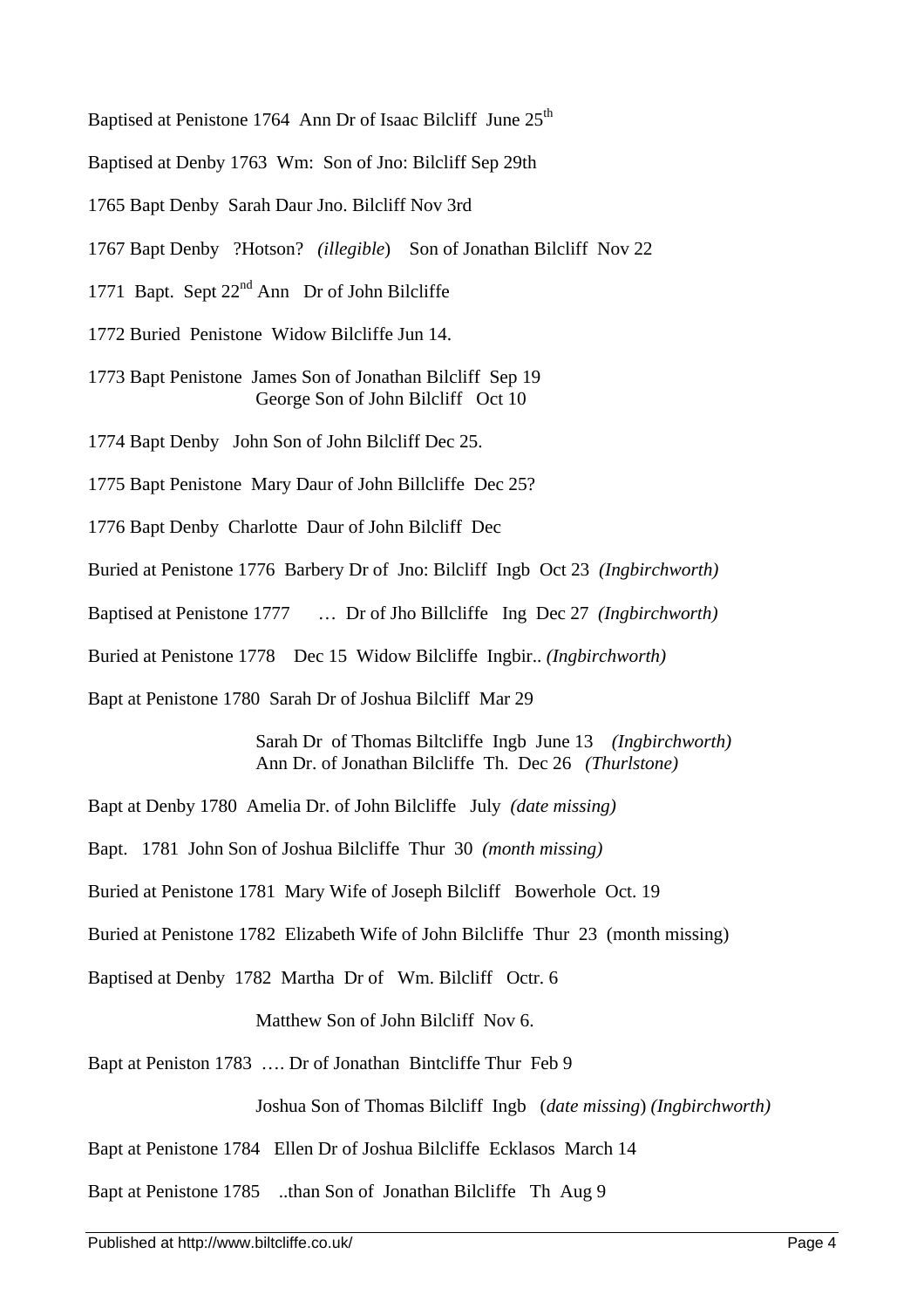Bapt at Penistone 1786 Thomas Son of Thomas Bilcliff Ing:b Feb 5 *(Ingbirchworth)*

Sarah Dr of Jonas Bincliffe Feb 23 Martha Dr of Joshua Bilcliffe Eccllands Aug 5<sup>th</sup>

Bapt at Penistone 1787 Mary Dr of Elias Hinchcliffe Bilcliffe Aug 30

Baptised at Denby 1787 Amos Son of Sarah Bilcliffe April 22 Charlotte Dr of William Bilcliffe Dec 25

Baptised at Penistone 1788 Thomas Son of Jonathan Billcliff of Thurlston aged 1 month 17 *(?Feb?)*

> Mary Dr. of Joshua Biltcliff of Eclands 11 *(month missing. York has Nov))* John Son of Ann Biltcliff of Thurlston 14 *(month missing York has Nov)*

Buried at Denby 1788 Charlotte Dr of Wm. Billcliff Jun 24 (*Possible error York may have Jan)*

Baptised at Penistone 1789 Joseph & Mary S & Dr of Thomas Bilcliff Ingbirchworth May 26

*(York has Baptised at Denby 1789 George Son of Wm Bilcliff 24 Feb)*

Baptised at Denby 1789 Jonathan Son of William Bilcliffe Dec 30

Buried at Denby 1790 Jonathan Son of William Bilcliffe Jan 3

Baptised at Penistone 1791 ..mes Son of Jonathan Bilcliff Dec 5

*(York has James Son of Jonathan Biltcliff Thurl. Dec 5th.)*

Buried at Penistone 1790 Thos: Son of Jonathan Biltcliff 17 *(York hasThomas … October)*

Baptised at (??) 1791 Hannah Dr of Joshua Billcliff Jan 30 *(York has Christened at Peniston 1791)*

Elizabeth Dr. of Thos. Billcliffe July 6

Buried at (??) 1791 Joshua Billcliff March 23 *(York has Billcliffe Penistone August)*

1793 Baptisms omitted on Account of a Mistake in the Register Keeper …s Son of Joshua Bincliff Ecklands Jany. 20

Buried at Penistone 1794 …. Dr of Jonathan Bincliff Thur 12 June *(Thurlstone*)

Baptized at Penistone 1795 Ann Dr of Josua Bilcliff Eclos 8 *(?March. Presumably Joshua))* Mary Dr of Jonathan Bincliff Thur June  $25<sup>th</sup>$ Benjamin Son of Thos. Bincliff Ing July  $7<sup>th</sup>$ 

> Hannah Dr of Thos. Lawton Bincliff *(date missing York has 10th Nov)* Mary Dr of James Billcliff Ing Bir  $10^{th}$  (Month missing York has Nov.)

Buried at Penistone Mary Dr of Jonathan Bincliff Thur June 28th

Published at http://www.biltcliffe.co.uk/ Page 5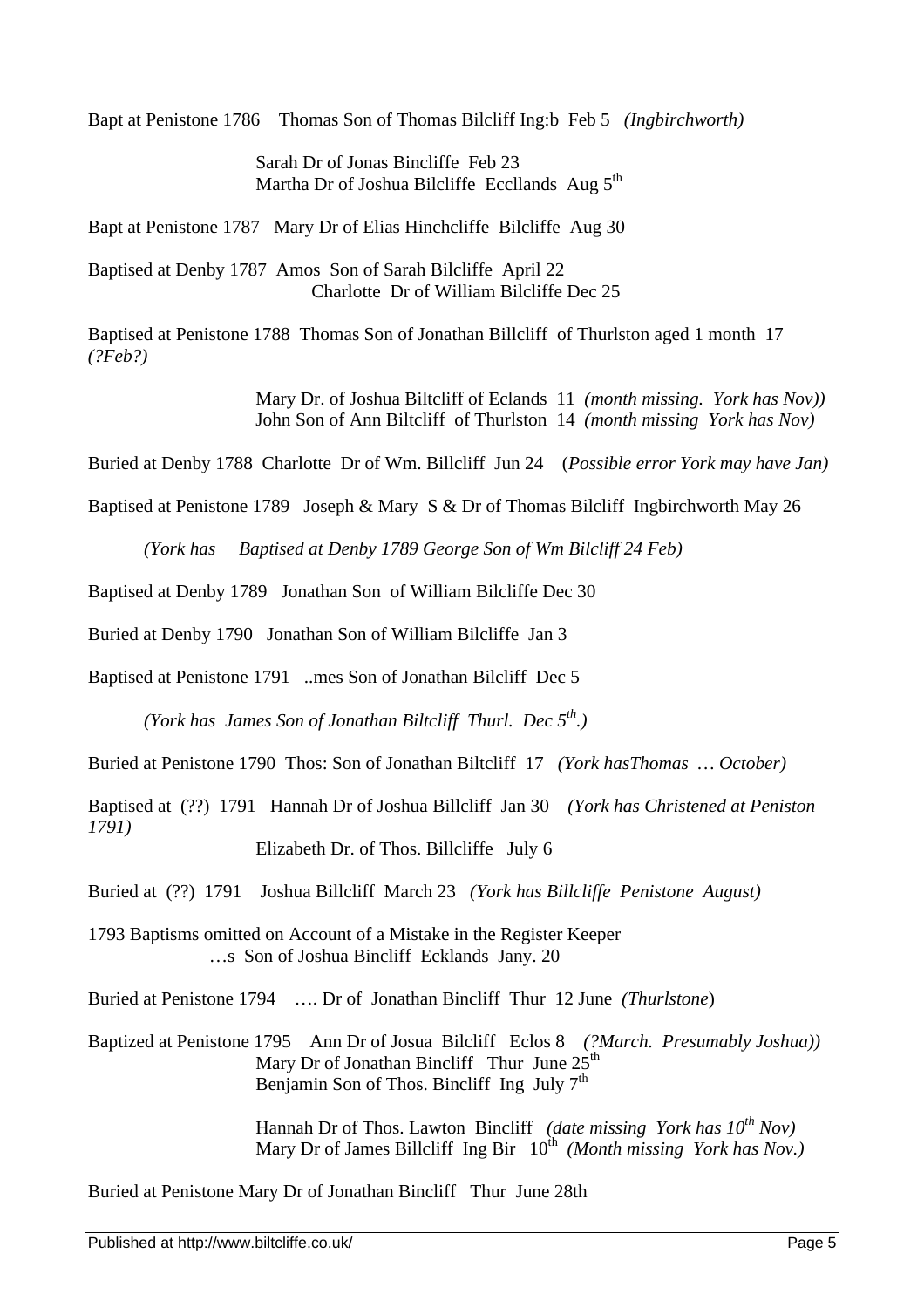Martha Dr of Joshua Bincliff Ecl July  $28<sup>th</sup>$ 

Baptized at Penistone 1796 Joseph Son of Isaac Bilcliff Thur May 1<sup>st</sup> born March 28<sup>th (</sup>*York has May*  $5^{th}$  *for May 1st)* 

Tabitha Dr of Jonathan Bilcliff Thur Sept 8<sup>th</sup>

Buried at Penistone 1796 Joseph Son of Isaac Bilcliff Thur (*date missing York has 17th August)*

Buried at Penistone 1797 James Bintcliff. Weaver aged 29 March 17

*Baptised (no heading*) Sophia Dr of Benj. Wainwright and Eliz.th his Wife (Formerly Biltcliff) May  $22^{\text{nd}}$ . born April 6

Buried at Penistone 1797 Betty Wife of John Bintcliff aged 53 Dec 17<sup>th</sup>

Baptised about 1798. *incomplete entry reads* …Dr of Jonathan Billcliff …Rusby his Wife born Feby 6 *Entry is dated Mar 3 rd .*

*Nothing in 1799 Stopped here as eyes aching! odd entries follow!*

Baptised at Penistone 1802 Charles Son of Jonathan Bintcliffe and Johanna his Wife formerly Rusby, May  $23^{\text{rd}}$  born March  $30^{\text{th}}$ .

Buried at Denby 1804 Hannah Dr of William Billcliff May  $10^{th}$ 

Buried at Denby 1807 John Biltcliff Oct 2.

Bapt at Penistone 1809 …y Dr of Joshua Bintcliff & Ann his Wife formerly Milner born Nov  $26^{th}$ Dec  $8^{\text{th}}$ .

Bapt. at Penistone 1810 Elizabeth Dr of Mary Billcliff born July  $1<sup>st</sup>$ Aug  $5^{th}$ 

Baptised at Denby 1810 William Son of Jane Bilcliffe  $22<sup>nd</sup>$  July

Buried at Penistone 1811 Elizabeth Roberts Dr of Mary Billcliff Inft June 15

Baptised at Denby 1811 James Son of Amos Bilcliff and Han. his wife formerly Mallinson *(?Mattinson?)*

Baptised at Penistone 1812 Elizabeth Dr. of Joshua Bintcliff and Ann his wife formerly Milner Mar 29<sup>th</sup> born *(illegible)* 

Buried at Penistone 1812 Thomas Son of Joshua Billcliff age 19 May 3rd

Buried at Denby 1812 April 27 Elizabeth Bilcliffe

## **Penistone Marriages from transcript T239 (April 1754 to 1785)**

This is a typed book probably made sometime between 1930 and 1960.)

## 30/12/1754 Thomas Hobson, Penistone to Martha Bilcliff Penistone